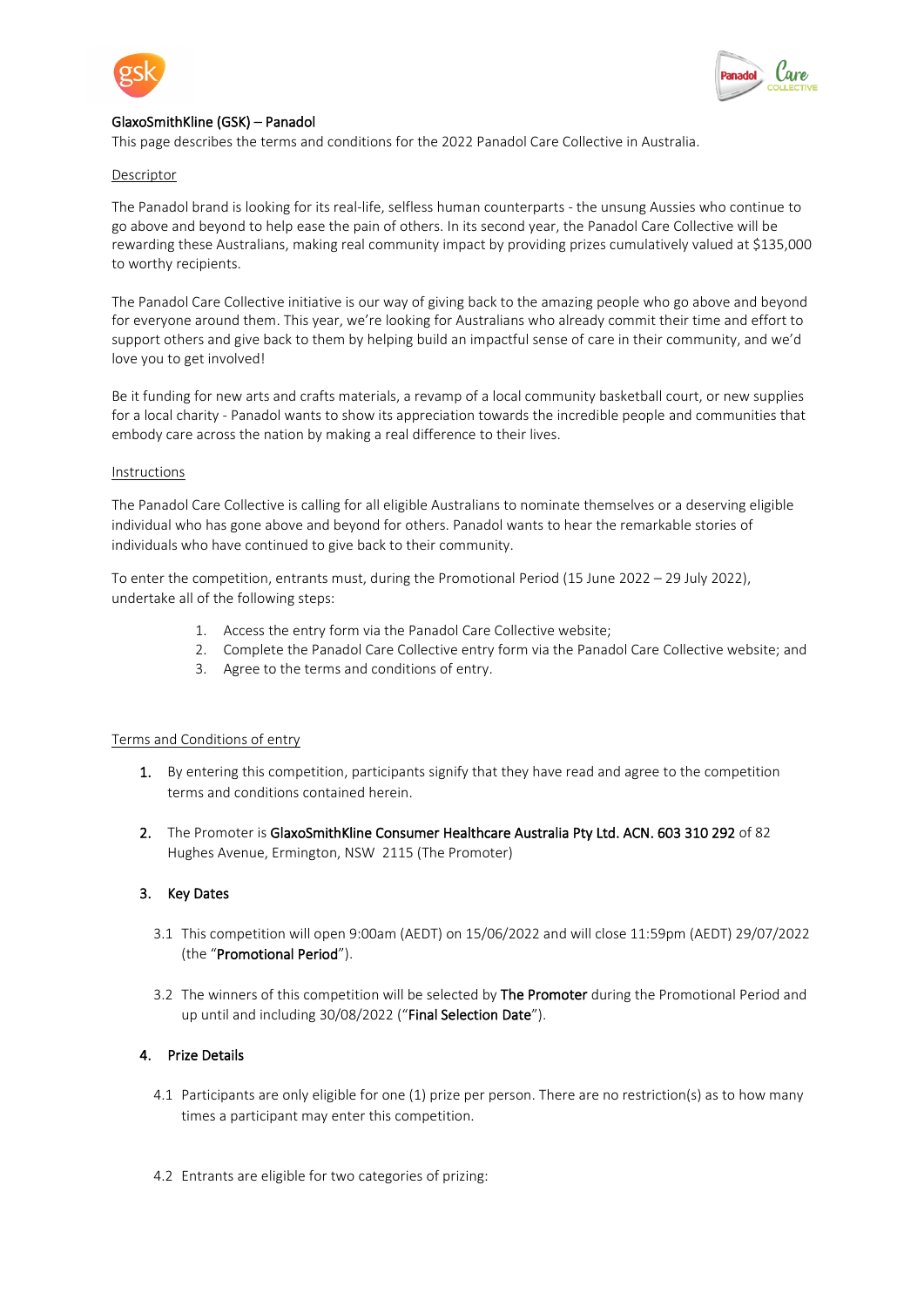



# 4.2.1 Adult Category Prizing:

- 4.2.1.1 Tier One: a prize pack as identified in the nomination process and organised through discussion between the recipient and GSK, up to the value of AUD\$15,000. The prize pack will include two components:
	- 4.2.1.1.1 A digital voucher equivalent to and including the cost of AUD\$5,000 accessed via Prezzee eGift Cards. Prezzee eGift Cards will be distributed to winners via email or text message. Prezzee terms of service and privacy policy can be viewed here: [https://www.prezzee.com.au/doc/terms-of](https://www.prezzee.com.au/doc/terms-of-service/)[service/](https://www.prezzee.com.au/doc/terms-of-service/) <https://www.prezzee.com.au/doc/privacy-policy/>
	- 4.2.1.1.2 A package for the chosen community-based project to be organised through discussion between the competition winner and GSK, up to the value of \$10,000 AUD.
- 4.2.1.2 Tier Two: digital vouchers equivalent to and including the cost of AUD\$1,000 accessed via Prezzee eGift Cards.
	- 4.2.1.2.1 Tier 2 prizes are selected from service provider vouchers via Prezzee eGift Cards. Prezzee eGift Cards will be distributed to winners via email or text message. Prezzee terms of service and privacy policy can be viewed here: <https://www.prezzee.com.au/doc/terms-of-service/> <https://www.prezzee.com.au/doc/privacy-policy/>
	- 4.2.1.2.2 Each digital voucher is valid as a redeemable voucher at a service provider via Prezzee that is independent to the Promoter. Digital vouchers will be valid per the time period specified in the third-party service provider terms and conditions.
	- 4.2.1.2.3 Digital vouchers may be redeemed in accordance with Prezzee terms of service (above) and the specifications in each third-party service providers' terms and conditions of service.
	- 4.2.1.2.4 Service providers have agreed to accept digital vouchers that are given as prizes in this competition, but service providers are not participants and/or organisers of this competition.

### 4.2.2 Youth Category Prizing:

- 4.2.2.1 Tier One: a prize pack as identified in the nomination process and organised through discussion between the recipient and GSK, up to the value of AUD\$3,000. The prize pack will include two components:
	- 4.2.2.1.1 A digital voucher equivalent to and including the cost of AUD\$1,000 accessed via Prezzee eGift Cards.
	- 4.2.2.1.2 A package for the chosen community-based project to be organised through discussion between the competition winner and GSK, up to the value of \$2,000 AUD
- 4.2.2.2 Tier Two: digital vouchers equivalent to and including the cost of AUD\$500 accessed via Prezzee eGift Cards.
	- 4.2.2.2.1 Tier 2 prizes are selected from service provider vouchers via Prezzee eGift Cards. Prezzee eGift Cards will be distributed to winners via email or text message. Prezzee terms of service and privacy policy can be viewed here: <https://www.prezzee.com.au/doc/terms-of-service/> <https://www.prezzee.com.au/doc/privacy-policy/>
	- 4.2.2.2.2 Each digital voucher is valid as a redeemable voucher at a service provider via Prezzee that is independent to the Promoter. Digital vouchers will be valid per the time period specified in the third-party service provider terms and conditions.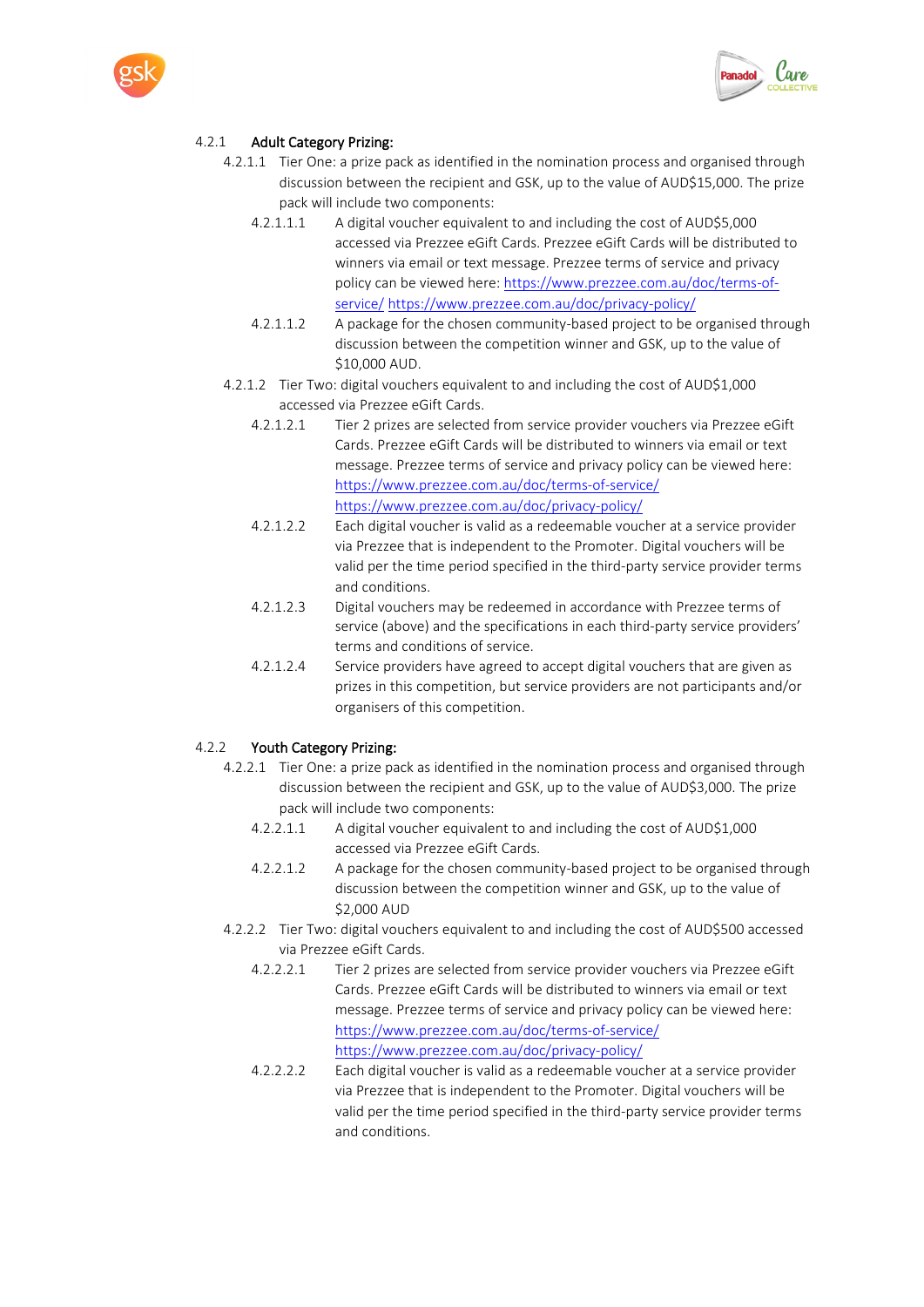



- 4.2.2.2.3 Digital vouchers may be redeemed in accordance with Prezzee terms of service (above) and the specifications in each third-party service providers' terms and conditions of service.
- 4.2.2.2.4 Service providers have agreed to accept digital vouchers that are given as prizes in this competition, but service providers are not participants and/or organisers of this competition.
- 4.3 The prize winners will be selected by a representative of The Promoter or its agencies throughout the Promotional Period and through to the Final Selection Date.
- 4.4 Participants must complete the competition entry form to be eligible for a prize. Prize winners will be selected by GSK and its agencies based on the following skill-based criteria requested in the competition entry form:
	- 4.4.1 Completion of Panadol Care Collective Competition Entry Form, where entrants must provide contact information including an email address and contact phone number; and
	- 4.4.2 Nomination demonstrates selflessness and acts of care for others and community; or
	- 4.4.3 Nomination demonstrates instances where Australians have gone above and beyond for others at the cost of their own self-care.
- 4.5 By entering this promotion, each entrant acknowledges that winners will be selected by The Promoter and its agencies at its sole discretion in a manner consistent with these Terms and Conditions of Entry.
- 4.6 Prize is non-transferable and non-refundable. No alternative prizes or cash monies will be made available to the successful participant.
- 4.7 If any of the prizes are not available due to circumstances beyond the control of the Promoters, the Promoters can offer an alternative of equal or greater value at their discretion.
- 4.8 The number of entries assessed will be capped at the first 1,000 entries.

# 5. Participant Contact Information

- 5.1 The successful participant will be contacted via their provided email address or contact phone number. Contact information, including a valid email address and a valid contact phone number, must be provided in order for an entry to be valid.
- 5.2 If the Promoter is unable to contact the successful participant following a reasonable period (14 days from first contact) after the Final Selection Date the Promoter reserves its right to reselect and allocate a new winner. Should a successful participant be unavailable or uncontactable for a reasonable period after the Final Selection Date that participant will be deemed to have waived its rights and entitlement to its prize.
- 5.3 Only winning entrants will be contacted by The Promoter. Unsuccessful entrants will not receive communication from The Promoter.

# 6. Eligibility

6.1 Entry is only open to Australian citizens or permanent residents. Entrants must supply a valid Australian postcode, a valid email address and phone number in order to enter. Email address will be used for the sole purpose of prize delivery and subsequent acceptance by successful participants.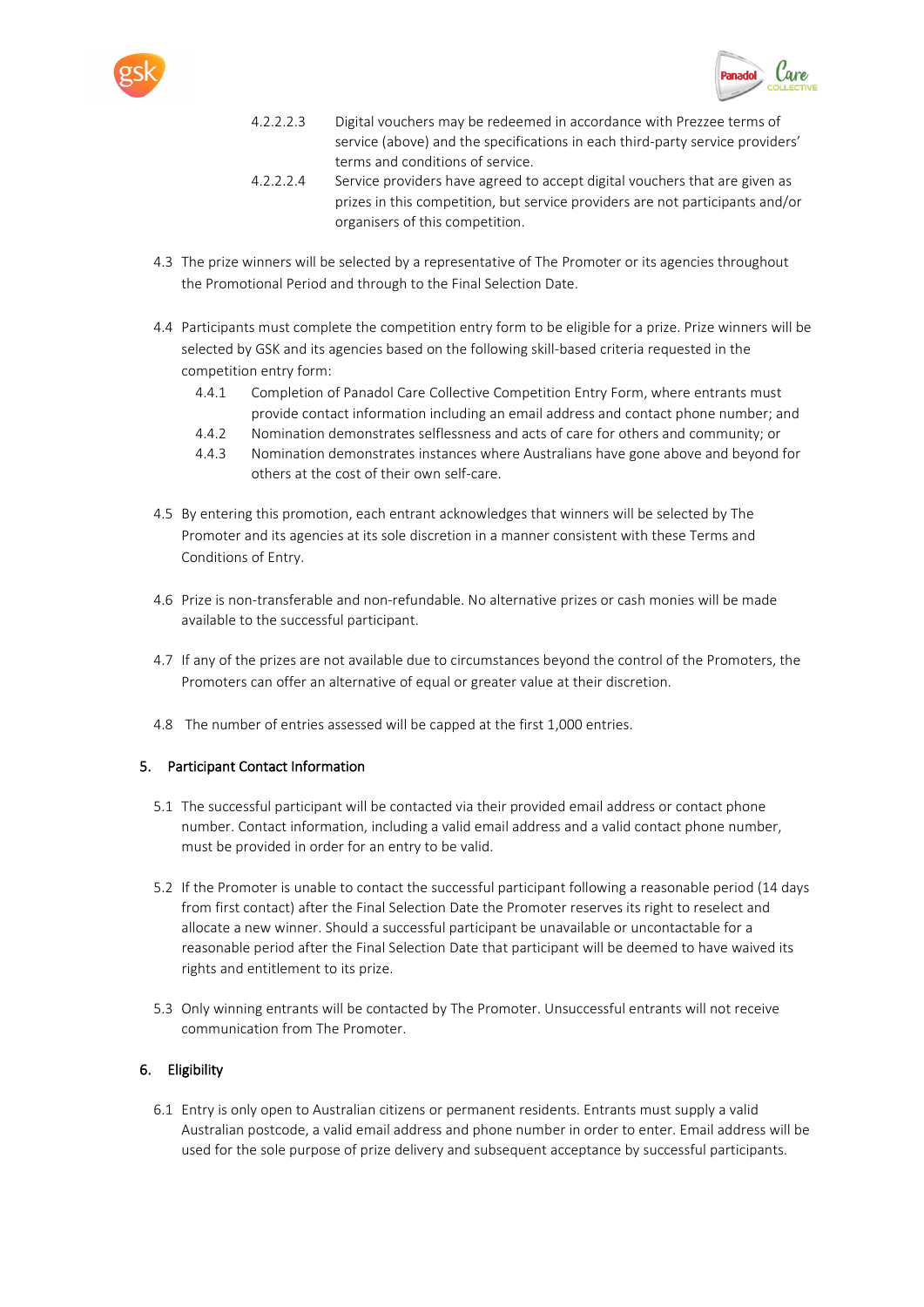



- 6.2 Competition has two categories with the following requirements ("Eligible Participants")
	- 6.2.1 Adult Category Prizing: Persons aged 18 or above are eligible to enter this competition (Eligible Participants).
	- 6.2.2 Youth Category Prizing: Only individuals under the age of 18 are eligible to be nominated for this category. The nominator must be a person over the age of 18. A person nominated for this category must provide parental or guardian consent to enter this competition.
- 6.3 Employees and associated persons of or related companies or persons associated with this competition, including prize partners, are ineligible and prohibited from entering this competition. Immediate family means any of the following: spouse, ex-spouse, de-facto spouse, child or step-child (whether natural or by adoption), parent, step-parent, grandparent, step-grandparent, uncle, aunt, niece, nephew, brother, sister, step-brother, step-sister or first cousin.
- 6.4 If there is a dispute as to the identity of an entrant, The Promoter or its agencies reserves the right, in its sole discretion, to determine the identity of the entrant.

# 7. Privacy

- 7.1 The Promoter will collect, handle, and use personal information (PI) in order to conduct the competition and may, solely for this purpose, disclose such PI to third parties, including but not limited to agents, contractors, service providers, prize suppliers and, as required, to Australian regulatory authorities.
- 7.2 If the entrant opts in to receive marketing materials, any use by the Promoter of participant PI will be in accordance with its General Privacy Notice which can be viewed at the following link: <https://privacy.gsk.com/en-au/privacy-notice/general>
- 7.3 The data will be stored securely. The 100-word open field responses will be removed 3 months from the last date of the promotion period (30 November 2022). At 5 months, Personal Information will be redacted from the 100-word response provided (31 January 2023). The contact information will be removed 12 months from the last date of the promotion period (15 June 2023). Contact information is being held only for the purposes of communicating with participants should they encounter any difficulties in redeeming their prizes, or the purposes detailed at 7.2 and 7.4, where the entrant has specifically opted in.
- 7.4 It is a condition of contest entry that Participants agree in the event they are a winner, to enable the Promoter to use their name, likeness, image and/or voice (including photograph, film and/or recording of the same) in any media without remuneration for the purpose of promoting this competition (including any outcome), and promoting any products manufactured, distributed and/or supplied by the Promoter. Participants will be asked to confirm their consent to use their Personal Information for this purpose via the nomination form.

### 8. General

- 8.1 Successful participants will be contacted via email throughout the Promotional Period and up to the Final Selection Date.
- 8.2 Purchase of product is not required for entry, and no receipt of purchase of any GSK product is required for entry.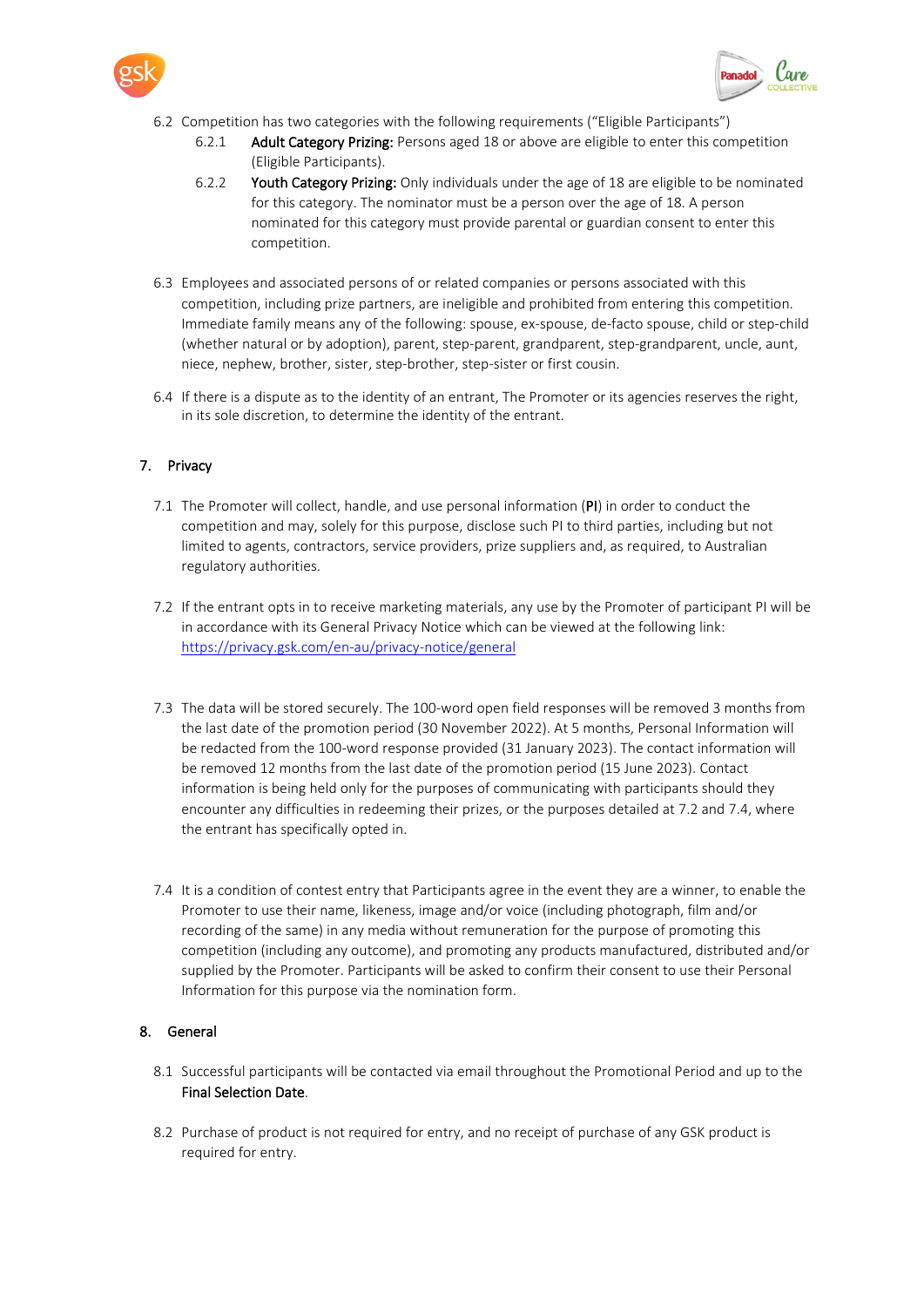



- 8.3 Trademarks are owned by or licensed to the GSK Group of Companies.
- 8.4 If participants have explicit consent to forward any reports of product dissatisfaction relating to Panadol expressed by their personal online community, please send this information onto anz.consumer-relations@gsk.com.
- 8.5 The information an Entrant provides will only be used for the purposes outlined in these Condition Terms and any Condition Rules. Any questions, comments or complaints about any competition must be directed to anz.consumer-relations@gsk.com and not to any other GSK channels including social media pages.

#### 9. Promoter Rights and Details

- 9.1 The Promoter accepts no responsibility and will not be liable for any late, lost, delayed, corrupted or misdirected entries, claims or correspondence whether due to error, omission, alteration, tampering, deletion, theft, destruction, transmission interruption, communications failure or otherwise. The promoter has no control over communications networks or services, the Internet, or computer or telephone networks or lines and accepts no responsibility for any problems associated with them, whether due to traffic congestion, technical malfunction or otherwise.
- 9.2 The Promoter reserves the right to use the entrants' information in promotional materials, such as name, likeness, image and/or voice in the event they are a winner (including photograph, film and/or recording of the same). Any such use of entrant nominations will be discussed with the entrant prior to development and publication.
- 9.3 The Promoter reserves the right to extend, withdraw, alter or suspend this contest for legal or technical reasons without any liability. Any such alterations will be posted on its website as soon as reasonably possible.
- 9.4 The Promoter reserves the right, at any time, to verify the validity of entries and entrants (including an entrant's identity, age and place of residence) and reserves its right to disqualify any individual who the Promoter has reason to believe has breached any of these Terms and Conditions, tampered with the entry process, or engaged in any unlawful or other improper misconduct calculated to jeopardise fair and proper conduct of the competition.
- 9.5 Errors and omissions may be accepted at the Promoter's discretion. Failure by the Promoter to enforce any of its rights at any stage does not constitute a waiver of those rights. The Promoter's legal rights to recover damages or other compensation from such an offender are reserved.
- 9.6 The Promoter reserves its right to unilaterally vary these terms and conditions without providing notice to participants.
- 9.7 The decision of the Promoter regarding any aspect of the promotion is final and binding and no correspondence will be entered into.
- 9.8 The Platform for the Promotion may contain links to other websites. The promoter does not endorse and is not responsible for the content of any Linked Sites. The Entrant agrees to access, use and otherwise deal with Linked Sites at their own risk.
- 9.9 Nothing in these Conditions of Entry limits, excludes or modifies or purports to limit, exclude or modify the statutory consumer guarantees as provided under the *Competition and Consumer Act 2010* (Cth), as well as any other implied warranties under the *Australian Securities and Investments Commission Act 2001* (Cth) or similar consumer protection laws in the States and Territories of Australia ("Non-Excludable Guarantees"). Except for any liability that cannot by law be excluded, including the Non-Excludable Guarantees, GSK (including its respective officer, employees and